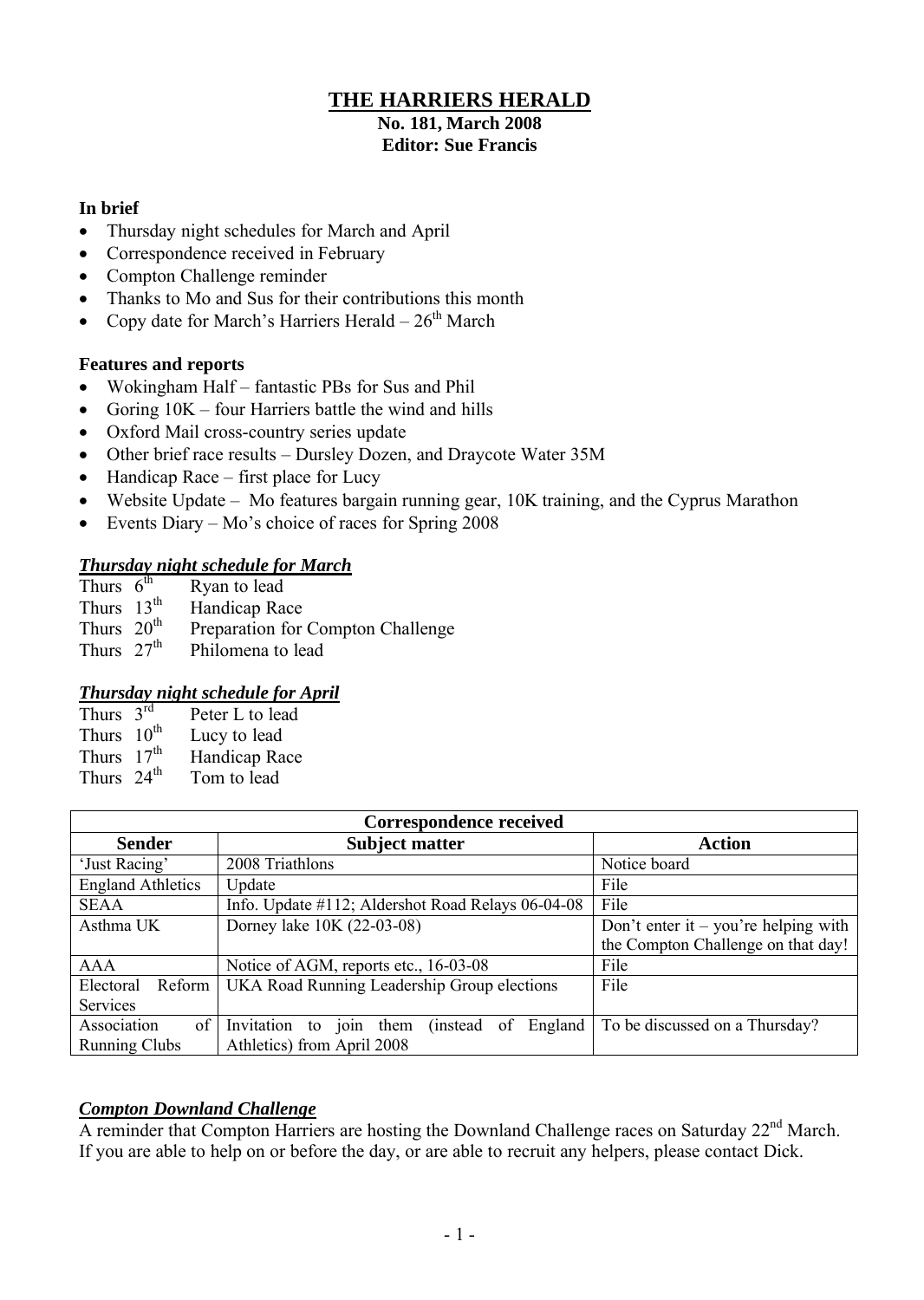## *Wokingham Half Marathon, 10th February* **Sus**

Four happy Compton Harriers went together to meet up with Peter at his place because, as he said, he knew where to park - and he did, though we had a bit of a sightseeing tour around Wokingham first because of some unexpected road closure. The runner's village was in the leaflet very well marked out, but in reality a bit confusing. 15 minutes before start everybody seemed to panic and the toilet queue was as long as the race itself so I decided to go behind a bush only to realise as I was kneeling down two men had the same idea just on the other side of the shrub. This made the whole performance a bit more difficult to execute but I managed to squeeze a few drops and I was now ready for the race. While all this had happened I had lost contact with my fellow Compton Harriers so I was on my own at the start. The start went and nothing happened, it felt like hours before something started to move and when I finally crossed the start line there was no "bib" sound as you would normally expect from a chip-timed race.

My plan was to run an even pace so my Garmin was turned on, telling me my average min/second per miles as I was running and, since this route was flat apart from a few motorway bridges, this turned out to work just perfectly, or nearly perfectly, with only 15 sec. between the fastest and slowest mile. A full stop to drink, as Martin always advises, was also put into practice which seemed to prevent me from getting a side-stitch so, when I finally reached the not very clear finish line, I had managed to set a PB! Ryan nursing an injury came shortly after followed by Peter, Phil, and Lucy. At the finish we were all scanned by a lollipop man so the final time was only gun to chip time – which I find a bit difficult to see the idea in. We all had a warming down run and a stroll together with Jan through the village before heading back to the cars and "Svend" then took us safely back to Compton.

| <b>Toby Lambert</b>                | 1:05:41     |
|------------------------------------|-------------|
|                                    | 1:11:09     |
| 1:34:12 (own time 1:33:35) PB      |             |
| $1:35:00$ (nursing an injury)      |             |
| 1:44:51 (own time minus app. 1:30) |             |
| 1:47:23 (own time 1:44:33) PB      |             |
| 1:48:31 (own time 1:46:19)         |             |
|                                    | Liz Yelling |

# *Goring 10K*

#### **Sue**

Sus, Andy, Peter L and I took part in the Goring 10K on a mild and sunny, but rather too windy, February Sunday. Although the event has been going for about 10 years, roadworks in 2007 forced the organisers to change the start/finish point and to change the route to a hillier one. Unfortunately, they decided this was a better set-up, so the hilly route was chosen again for this year's race. The start is now only 400m from home for me. Sus was forced to take a rather longer warm-up, as a road closure in Streatley meant she had to park over a mile from the start.

There was supposedly a record entry this year, and we gathered outside the fire station for the start – straight uphill for 1K. I started sensibly, feeling good at the top of the hill and able to run comfortably down Grove Road, up to the 'Leatherne Bottel', then along the Bridleway to South Stoke. All was going well until about 6K, when I began to get belly ache. Turning uphill into the wind at 7K added to the struggle and I felt I slowed considerably. I expected runners to start streaming past me, but only five went by, so I think most of us found that section tough. Up until 8K, I was second lady (the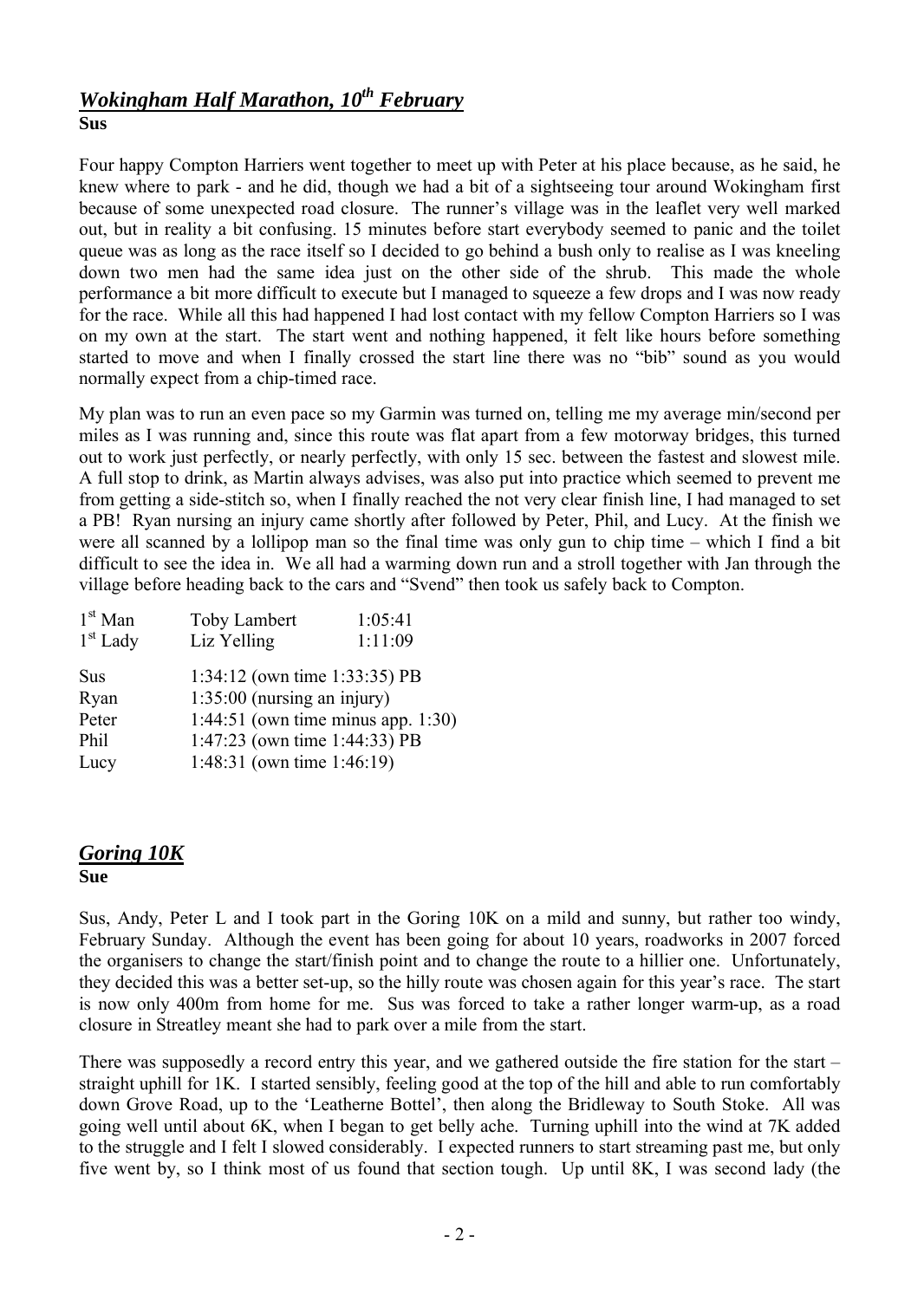leader was well in front), but then the third-placed lady caught me. My bowels were grumbling even more now and, although I hung on to this lady for a few more minutes, the desire to beat her was surpassed by the desire not to disgrace myself!

It was a relief to cross the finish line. Peter L, then Andy, then Sus all followed in quite close succession. Thanks to Mo for cycling round and appearing at various points to cheer us on and take photos. We collected our goody bags (with medal, Gatorade and Mars bar). Peter had to dash off to see Reading playing at home, but the rest of us hung around for the presentations, all agreeing that we found this a very tough 10K.

Results are now online. Although listed in finishing order, no actual positions are given. Assuming my counting is correct, we four Harriers all did well to finish in the top 100 (there were 851 finishers).

| $1st$ man                        | Chris Dettmar (Headington RR) | 33:58 |
|----------------------------------|-------------------------------|-------|
| $1st$ lady $(26th)$              | Belinda Tull (Reading RR)     | 40:21 |
| $52nd$ $(3rd)$ lady)             | Sue Francis                   | 42:21 |
| 64 <sup>th</sup>                 | Peter Linton                  | 42:59 |
| 67 <sup>th</sup>                 | Andy Buckland                 | 43:09 |
| $99^{th}$ (2 <sup>nd</sup> FV40) | Sus Enhard                    | 44:48 |

## *Oxford Mail cross-country series 2007/2008*

#### **Final race:**

**Sunday**  $2^{nd}$  **March, Horspath (Oxford):** Note the race order is altered for this one: Men ( $\sim$ 6 miles) start 11:10; Ladies (~3 miles) start 11:40.

Please arrive in plenty of time to find the Team Kennet 'base-camp' (somewhere near the race start area – look out for yellow vests with blue trim). You will need to collect a Team Kennet running vest and race number from a Team Kennet official.

Further details and a map to the venue can be found at: <http://www.oxonxc.org/>

#### **Race 4: Cirencester park**

The fourth race of the Oxford Mail series was held on a sunny but bitterly cold day. The course involves a pleasant start round the polo lawn, a nice undulating wooded section, then a rutted stretch along a valley bottom before a steep 200m ascent to complete a lap. The ladies ran two laps, while the men ran three

The ladies race was won by Frances Briscoe (White Horse Harriers) in 23:32. Team Kennet's Rachael Elliot finished an excellent third and, with Sue  $15<sup>th</sup>$  (26:53) and Helen Preedy  $17<sup>th</sup>$ , the TK ladies team was first on the day.

The mens race winner was Matthew Almond (Alchester) in 30:54. TK's top finishers were Tom Munt  $(15<sup>th</sup>)$  and Mark Shepherd  $(21<sup>st</sup>)$ . Two Harriers, Dick and Rich, participated in the TK team. Dick ran well to finish  $112^{th}$  (40:23). Before the start, Rich had unfortunately been unable to find the elusive TK official, so he started the race with no team vest and no race number. Sue threw her vest to Rich on his final lap, he managed to put it on while running, ensuring that he was not disqualified at the finish! In one of his first races since his post-Ironman recuperation, Rich did well to finish 199<sup>th</sup>  $(47:34)$ . The mens team finished  $6<sup>th</sup>$  in Division 2 of the league.

## *Race results in brief……..*

Lucy completed the Draycote Water 35-mile race – seven laps of a lake. Martin and Dick ran the Dursley Dozen multi-terrain race.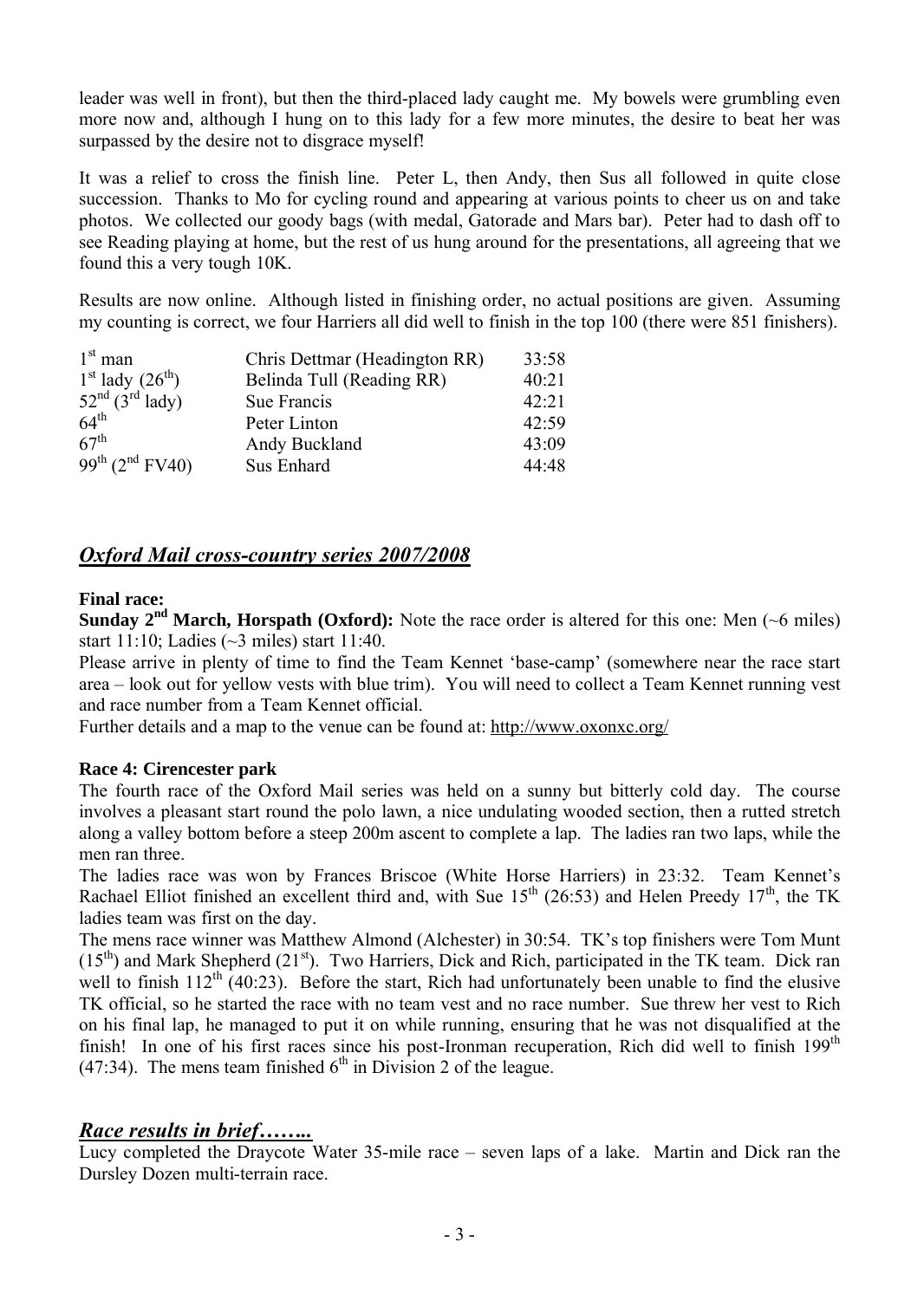## *Handicap Race* **Sue**

Only four Harriers lined up for February's Handicap Race. A groin strain forced Dick to rest from racing, so he was unable to go for a record quadruple win. This gave the opportunity for a new winner this month – Lucy, who led from start to finish to record a safe victory. Sue finished 11 seconds later to take second spot, with Pete H a similar distance behind Sue, finishing third. Martin was resting a niggling injury so had a 'steady' run this month. If there was a prize for consistency, it must surely go to Pete, whose last three performances have been 13:38, 13:35 and 13:39!

Congratulations to Lucy, and thanks to Jan and Dick for timing. The next Handicap Race is scheduled for Thursday  $13<sup>th</sup>$  March around the Village Lap. For the three 'summer' Handicap Races (April, June & September) shall we aim to use the off-road route, suggested by Sus, which we trialed last summer?

| Pos | <b>Name</b> | <b>Start time</b> | <b>Finish time</b> | <b>Actual time</b> | Handicap<br><b>Beaten?</b> |
|-----|-------------|-------------------|--------------------|--------------------|----------------------------|
|     | LUCY        | 0:16              | 14:49              | 14:33              | $-0:1$                     |
|     | Sue         | 3:09              | 15:02              | 11:53              | $+0:02$                    |
|     | Pete H      | 1:37              | 15:16              | 13:39              | $+0:16$                    |
|     | Martin      | 3:17              | 16:17              | 13:00              | $+1:17$                    |

| Pos.             | <b>Name</b> | <b>Race points</b> |                          |                          |                         |      |                          |                          |      |                          |                |
|------------------|-------------|--------------------|--------------------------|--------------------------|-------------------------|------|--------------------------|--------------------------|------|--------------------------|----------------|
|                  |             | Race               | Race                     | Race                     | Race                    | Race | Race                     | Race                     | Race | Race                     | <b>Total</b>   |
|                  |             |                    | $\overline{2}$           | 3                        | $\overline{\mathbf{4}}$ | 5    | 6                        | 7                        | 8    | 9                        |                |
| 1                | Lucy        | 5                  | ⇁                        | -                        |                         | -    | -                        | -                        | -    |                          | 12             |
| $\overline{2}$   | Martin      | 6                  | 4                        | -                        |                         | -    | -                        | -                        | -    |                          | 10             |
| 3                | <b>Sue</b>  | 3                  | $\mathfrak b$            | $\overline{\phantom{0}}$ | -                       | -    | -                        | $\overline{\phantom{0}}$ | -    | -                        | 9              |
| $\boldsymbol{4}$ | Dick        | 7                  | $\overline{\phantom{a}}$ | -                        | -                       | -    | $\overline{\phantom{0}}$ | -                        | -    | -                        | $\mathbf{r}$   |
| 5                | Pete H      |                    | 5                        | -                        | -                       | -    | -                        | -                        | -    | -                        | 6              |
| 6                | Andy        | 4                  | $\overline{\phantom{a}}$ | -                        | -                       | -    | -                        | -                        | -    | $\overline{\phantom{a}}$ | 4              |
| 7                | Peter L     | $\overline{2}$     | $\overline{\phantom{a}}$ |                          |                         | -    | -                        | -                        | -    |                          | $\overline{2}$ |
| 8                | John        |                    | $\overline{\phantom{a}}$ | -                        | -                       | -    | -                        | $\overline{\phantom{0}}$ | -    | -                        |                |
| 9                | Kirsty      |                    | $\overline{\phantom{a}}$ |                          |                         |      |                          | -                        |      |                          |                |

Lucy's win has moved her to the top of the 'leader board' ahead of Martin and Sue.

## *Website update… http://www.comptonharriers.org.uk* **Mo**

Easter is fast approaching and maybe it's time for an early spring-clean of your running equipment and to perhaps replace your vital running gear; therefore my first link this month is <http://www.sports-fitness.com/shop> where many of your essential items are on sale at up to 50% off the original price.

Up & Running also have many similar bargains in the clearance section of their on-line store, as well as all the new gear for 2008 … the link is <http://upandrunning.co.uk/websales> .

According to Runners World, Triathlon is the sport of the moment with more than 100,000 competitors taking part in 400 events in the UK last year. For an excellent guide to the sport and how to achieve the extra fitness level, I strongly recommend a visit to <http://tinyurl.com/22kn8g> .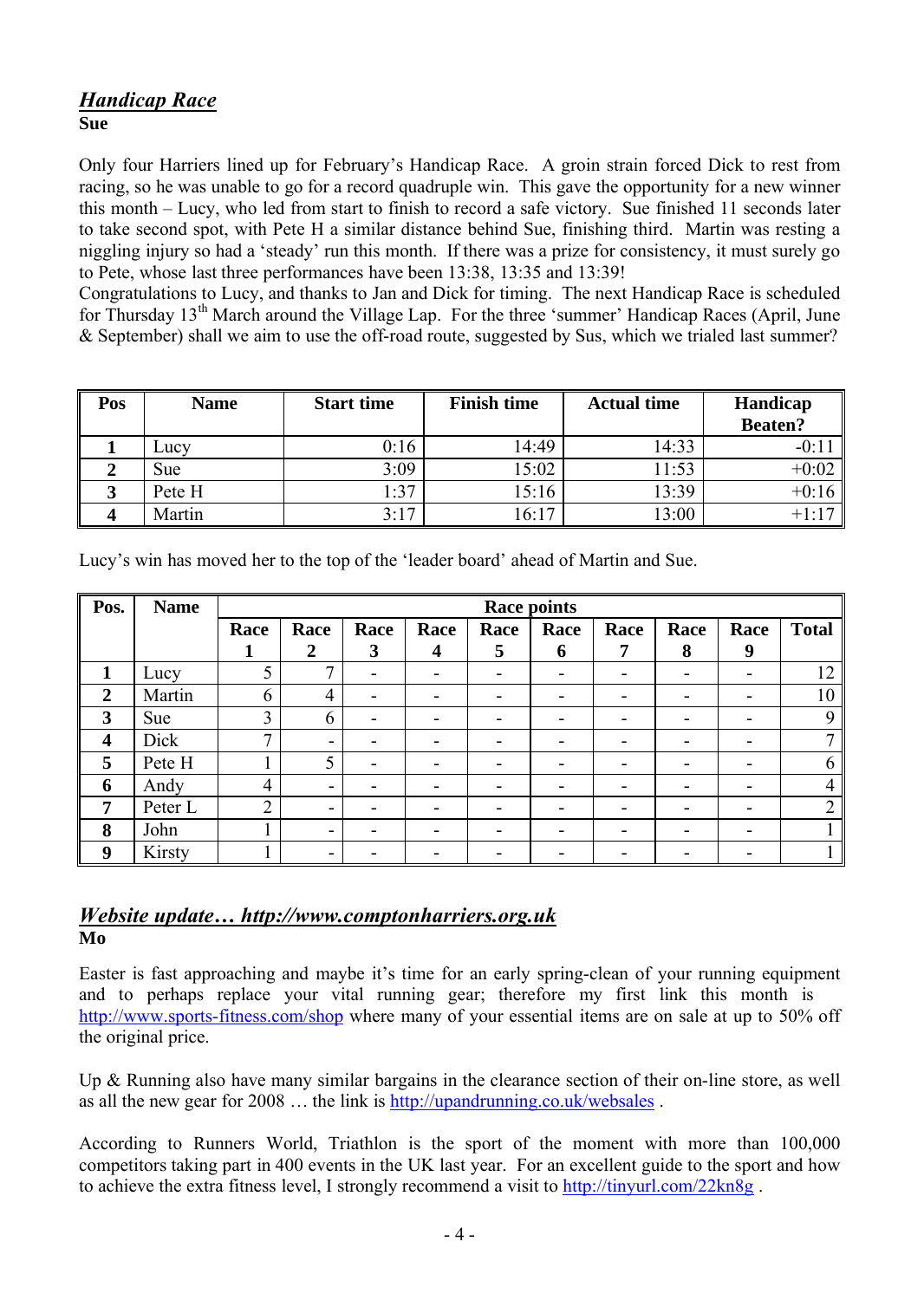If you tend to start well in races of 10K and upwards, but then suffer a catastrophic blow-out before the end, this 4x4 session is for you. It's the brainchild of Professor Jan Helgerud, from the Norwegian University of Science and Technology, who believes many runners struggle to maintain pace on race day because they don't train enough at race-pace intensity. His solution: four reps of four minutes effort interspersed with three-minute jog recoveries <http://tinyurl.com/23ny82> … and all in a lunchtime session!!

How about a run in the sun? Here is an extract from an email sent to Compton Harriers from the Cyprus Marathon Race Director … On race day the entertainment activity programme will include a **dancing group** who will perform both **Greek / Cypriot folk dances.** All participating runners will be offered free of charge **KEO beer,** ample quantities of **KEO juice, Saint Nicholas** N**atural Mineral Water and Isostar energy drinks**. **Ample quantities of seasonal fruit (bananas and oranges)** will be offered free of charge to all participating runners after the race. The international running event is generously sponsored from **Constantinou Bros Hotels**, **Cyprus Tourism Organisation**, **SPE Strovolou**, **KEO Group**, **Cyprus Airways**, **SpiderNet Services Public Ltd**, **Laser Graphics Ltd**, **The Gallery (art + graphic design), Pafos Municipality** and **FOTOKINISI.** Registration can be made either by filling in the entry form included in the printed race programme or on-line <http://www.cyprusmarathon.com/registration.htm> Show your true running spirit…get out your home, hit the road running and plan to be there on **Sunday, March 16th , 2008.** If you have any questions or queries regarding the event please feel free to contact us at e-mail:  $run@cyprusmarathon.com$  or e-mail:  $skakour@spidernet.com.cy$  We welcome e-mails and promise to respond within 24 hours. Happy running, *Stavros Kakourides*

Race Director

…. how can anyone refuse such an invitation?

(Mo – Mar 2008)